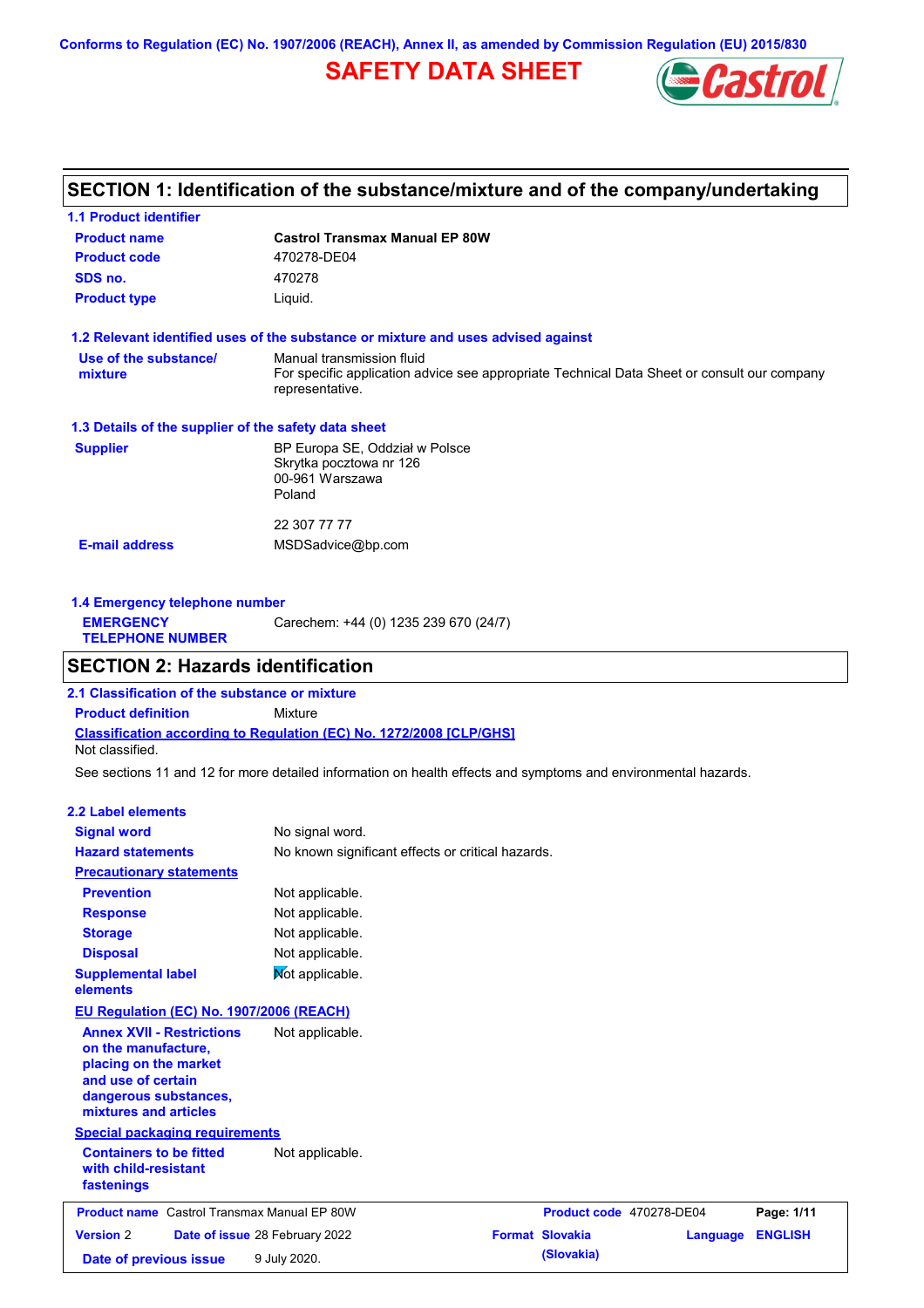# **SECTION 2: Hazards identification**

| <b>Tactile warning of danger</b>                                                                                         | Not applicable.                                                                                               |
|--------------------------------------------------------------------------------------------------------------------------|---------------------------------------------------------------------------------------------------------------|
| 2.3 Other hazards                                                                                                        |                                                                                                               |
| <b>Results of PBT and vPvB</b><br>assessment                                                                             | Product does not meet the criteria for PBT or vPvB according to Regulation (EC) No. 1907/2006,<br>Annex XIII. |
| <b>Product meets the criteria</b><br>for PBT or vPvB according<br>to Regulation (EC) No.<br><b>1907/2006, Annex XIII</b> | This mixture does not contain any substances that are assessed to be a PBT or a vPvB.                         |
| Other hazards which do<br>not result in classification                                                                   | Defatting to the skin.                                                                                        |

## **SECTION 3: Composition/information on ingredients**

#### **3.2 Mixtures Product definition**

Mixture

Highly refined base oil (IP 346 DMSO extract < 3%). Proprietary performance additives.

| <b>Product/ingredient</b><br>name                         | <b>Identifiers</b>                                                                   | %   | <b>Regulation (EC) No.</b><br>1272/2008 [CLP] | <b>Type</b> |
|-----------------------------------------------------------|--------------------------------------------------------------------------------------|-----|-----------------------------------------------|-------------|
| Distillates (petroleum), hydrotreated<br>heavy paraffinic | REACH #: 01-2119484627-25<br>EC: 265-157-1<br>CAS: 64742-54-7<br>Index: 649-467-00-8 | ≥90 | Not classified.                               | $[2]$       |

**Type** 

[1] Substance classified with a health or environmental hazard

[2] Substance with a workplace exposure limit

[3] Substance meets the criteria for PBT according to Regulation (EC) No. 1907/2006, Annex XIII

[4] Substance meets the criteria for vPvB according to Regulation (EC) No. 1907/2006, Annex XIII

**Date of previous issue 9 July 2020. (Slovakia) (Slovakia)** 

[5] Substance of equivalent concern

[6] Additional disclosure due to company policy

Occupational exposure limits, if available, are listed in Section 8.

## **SECTION 4: First aid measures**

| 4.1 Description of first aid measures                           |                                                                                            |                                                                                                                                                                                                                                        |          |                |
|-----------------------------------------------------------------|--------------------------------------------------------------------------------------------|----------------------------------------------------------------------------------------------------------------------------------------------------------------------------------------------------------------------------------------|----------|----------------|
| <b>Eye contact</b>                                              | contact lenses. Get medical attention.                                                     | In case of contact, immediately flush eyes with plenty of water for at least 15 minutes. Eyelids<br>should be held away from the eyeball to ensure thorough rinsing. Check for and remove any                                          |          |                |
| <b>Skin contact</b>                                             |                                                                                            | Wash skin thoroughly with soap and water or use recognised skin cleanser. Remove<br>contaminated clothing and shoes. Wash clothing before reuse. Clean shoes thoroughly before<br>reuse. Get medical attention if irritation develops. |          |                |
| <b>Inhalation</b>                                               |                                                                                            | If inhaled, remove to fresh air. Get medical attention if symptoms occur.                                                                                                                                                              |          |                |
| <b>Ingestion</b>                                                | symptoms occur.                                                                            | Do not induce vomiting unless directed to do so by medical personnel. Get medical attention if                                                                                                                                         |          |                |
| <b>Protection of first-aiders</b>                               |                                                                                            | No action shall be taken involving any personal risk or without suitable training.                                                                                                                                                     |          |                |
| 4.2 Most important symptoms and effects, both acute and delayed |                                                                                            |                                                                                                                                                                                                                                        |          |                |
|                                                                 | See Section 11 for more detailed information on health effects and symptoms.               |                                                                                                                                                                                                                                        |          |                |
| <b>Potential acute health effects</b>                           |                                                                                            |                                                                                                                                                                                                                                        |          |                |
| <b>Inhalation</b>                                               | pressure.                                                                                  | Vapour inhalation under ambient conditions is not normally a problem due to low vapour                                                                                                                                                 |          |                |
| <b>Ingestion</b>                                                |                                                                                            | No known significant effects or critical hazards.                                                                                                                                                                                      |          |                |
| <b>Skin contact</b>                                             |                                                                                            | Defatting to the skin. May cause skin dryness and irritation.                                                                                                                                                                          |          |                |
| <b>Eye contact</b>                                              | No known significant effects or critical hazards.                                          |                                                                                                                                                                                                                                        |          |                |
|                                                                 |                                                                                            | Delayed and immediate effects as well as chronic effects from short and long-term exposure                                                                                                                                             |          |                |
| <b>Inhalation</b>                                               | respiratory tract.                                                                         | Overexposure to the inhalation of airborne droplets or aerosols may cause irritation of the                                                                                                                                            |          |                |
| <b>Ingestion</b>                                                |                                                                                            | Ingestion of large quantities may cause nausea and diarrhoea.                                                                                                                                                                          |          |                |
| <b>Skin contact</b>                                             | Prolonged or repeated contact can defat the skin and lead to irritation and/or dermatitis. |                                                                                                                                                                                                                                        |          |                |
| <b>Eye contact</b>                                              |                                                                                            | Potential risk of transient stinging or redness if accidental eye contact occurs.                                                                                                                                                      |          |                |
| <b>Product name</b> Castrol Transmax Manual EP 80W              |                                                                                            | Product code 470278-DE04                                                                                                                                                                                                               |          | Page: 2/11     |
| <b>Version 2</b>                                                | Date of issue 28 February 2022                                                             | <b>Format Slovakia</b>                                                                                                                                                                                                                 | Language | <b>ENGLISH</b> |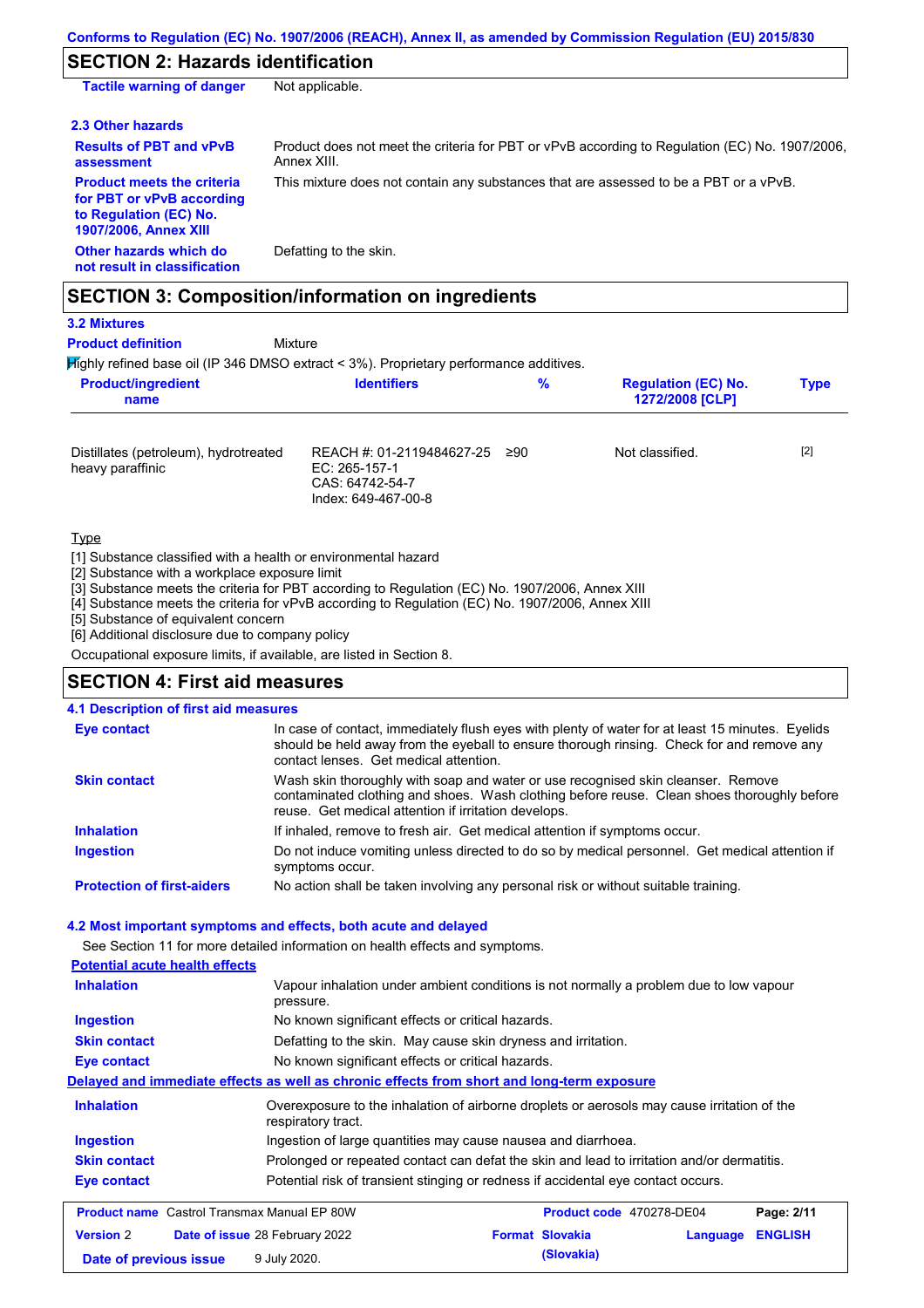## **SECTION 4: First aid measures**

## **4.3 Indication of any immediate medical attention and special treatment needed**

**Notes to physician** Treatment should in general be symptomatic and directed to relieving any effects.

| <b>SECTION 5: Firefighting measures</b>                           |                                                                                                                                                                                                                                                                                                                                                                   |  |  |  |
|-------------------------------------------------------------------|-------------------------------------------------------------------------------------------------------------------------------------------------------------------------------------------------------------------------------------------------------------------------------------------------------------------------------------------------------------------|--|--|--|
| 5.1 Extinguishing media<br><b>Suitable extinguishing</b><br>media | In case of fire, use foam, dry chemical or carbon dioxide extinguisher or spray.                                                                                                                                                                                                                                                                                  |  |  |  |
| <b>Unsuitable extinguishing</b><br>media                          | Do not use water jet. The use of a water jet may cause the fire to spread by splashing the<br>burning product.                                                                                                                                                                                                                                                    |  |  |  |
| 5.2 Special hazards arising from the substance or mixture         |                                                                                                                                                                                                                                                                                                                                                                   |  |  |  |
| <b>Hazards from the</b><br>substance or mixture                   | In a fire or if heated, a pressure increase will occur and the container may burst.                                                                                                                                                                                                                                                                               |  |  |  |
| <b>Hazardous combustion</b><br>products                           | Combustion products may include the following:<br>carbon oxides $(CO, CO2)$ (carbon monoxide, carbon dioxide)<br>sulphur oxides (SO, SO <sub>2</sub> , etc.)                                                                                                                                                                                                      |  |  |  |
| 5.3 Advice for firefighters                                       |                                                                                                                                                                                                                                                                                                                                                                   |  |  |  |
| <b>Special precautions for</b><br>fire-fighters                   | No action shall be taken involving any personal risk or without suitable training. Promptly<br>isolate the scene by removing all persons from the vicinity of the incident if there is a fire.                                                                                                                                                                    |  |  |  |
| <b>Special protective</b><br>equipment for fire-fighters          | Fire-fighters should wear appropriate protective equipment and self-contained breathing<br>apparatus (SCBA) with a full face-piece operated in positive pressure mode. Clothing for fire-<br>fighters (including helmets, protective boots and gloves) conforming to European standard EN<br>469 will provide a basic level of protection for chemical incidents. |  |  |  |

## **SECTION 6: Accidental release measures**

|                                                          | 6.1 Personal precautions, protective equipment and emergency procedures                                                                                                                                                                                                                                                                                                                        |
|----------------------------------------------------------|------------------------------------------------------------------------------------------------------------------------------------------------------------------------------------------------------------------------------------------------------------------------------------------------------------------------------------------------------------------------------------------------|
| For non-emergency<br>personnel                           | No action shall be taken involving any personal risk or without suitable training. Evacuate<br>surrounding areas. Keep unnecessary and unprotected personnel from entering. Do not touch<br>or walk through spilt material. Floors may be slippery; use care to avoid falling. Put on<br>appropriate personal protective equipment.                                                            |
| For emergency responders                                 | If specialised clothing is required to deal with the spillage, take note of any information in<br>Section 8 on suitable and unsuitable materials. See also the information in "For non-<br>emergency personnel".                                                                                                                                                                               |
| <b>6.2 Environmental</b><br>precautions                  | Avoid dispersal of spilt material and runoff and contact with soil, waterways, drains and sewers.<br>Inform the relevant authorities if the product has caused environmental pollution (sewers,<br>waterways, soil or air).                                                                                                                                                                    |
| 6.3 Methods and material for containment and cleaning up |                                                                                                                                                                                                                                                                                                                                                                                                |
| <b>Small spill</b>                                       | Stop leak if without risk. Move containers from spill area. Absorb with an inert material and<br>place in an appropriate waste disposal container. Dispose of via a licensed waste disposal<br>contractor.                                                                                                                                                                                     |
| <b>Large spill</b>                                       | Stop leak if without risk. Move containers from spill area. Prevent entry into sewers, water<br>courses, basements or confined areas. Contain and collect spillage with non-combustible,<br>absorbent material e.g. sand, earth, vermiculite or diatomaceous earth and place in container<br>for disposal according to local regulations. Dispose of via a licensed waste disposal contractor. |
| 6.4 Reference to other<br><b>sections</b>                | See Section 1 for emergency contact information.<br>See Section 5 for firefighting measures.<br>See Section 8 for information on appropriate personal protective equipment.<br>See Section 12 for environmental precautions.<br>See Section 13 for additional waste treatment information.                                                                                                     |

## **SECTION 7: Handling and storage**

#### **7.1 Precautions for safe handling Protective measures Advice on general occupational hygiene** Put on appropriate personal protective equipment. Eating, drinking and smoking should be prohibited in areas where this material is handled, stored and processed. Wash thoroughly after handling. Remove contaminated clothing and protective equipment before entering eating areas. See also Section 8 for additional information on hygiene measures.

|                        | <b>Product name</b> Castrol Transmax Manual EP 80W | <b>Product code</b> 470278-DE04 |                         | Page: 3/11 |
|------------------------|----------------------------------------------------|---------------------------------|-------------------------|------------|
| <b>Version 2</b>       | <b>Date of issue 28 February 2022</b>              | <b>Format Slovakia</b>          | <b>Language ENGLISH</b> |            |
| Date of previous issue | 9 July 2020.                                       | (Slovakia)                      |                         |            |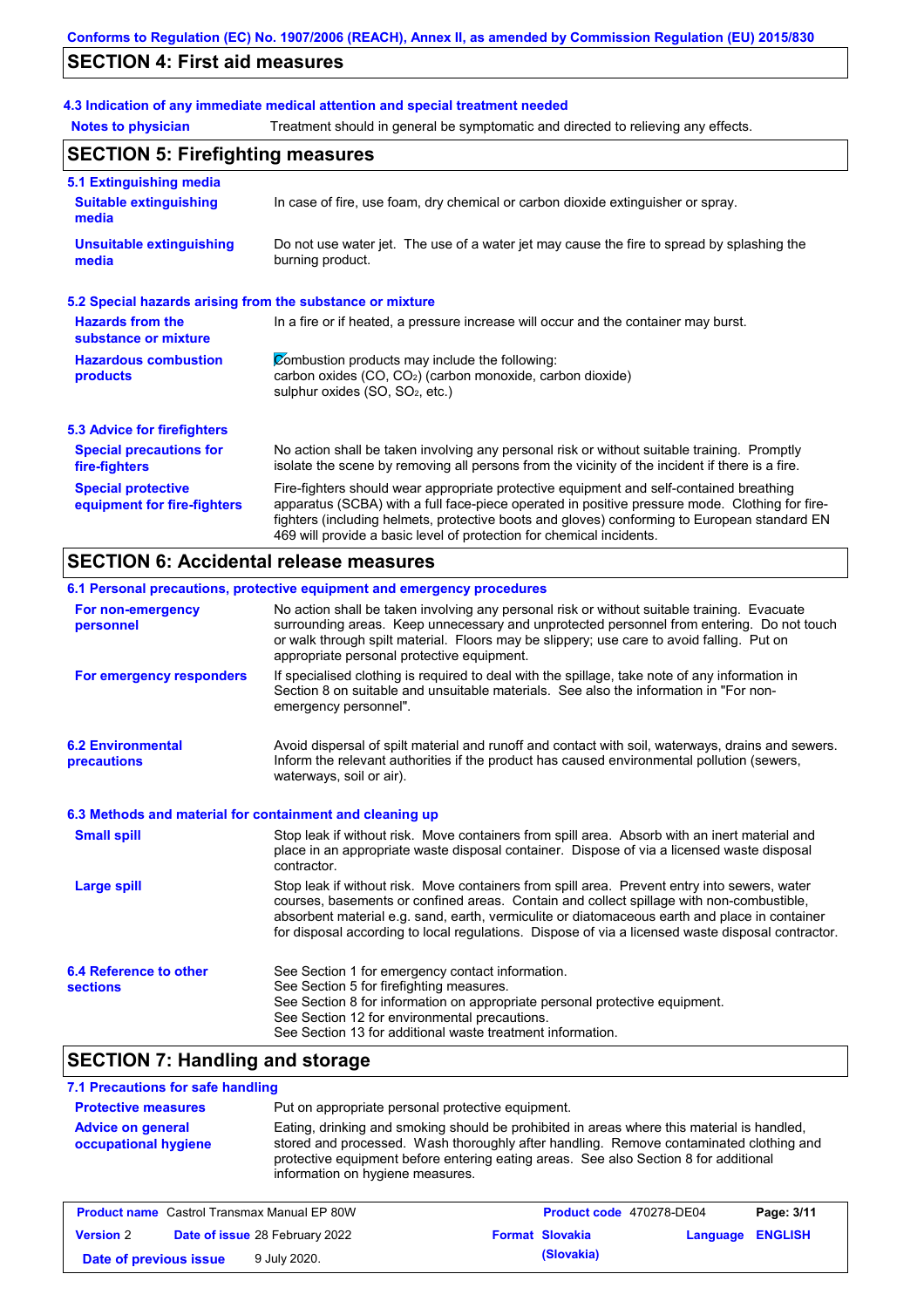## **SECTION 7: Handling and storage**

Store in accordance with local regulations. Store in a dry, cool and well-ventilated area, away from incompatible materials (see Section 10). Keep away from heat and direct sunlight. Keep container tightly closed and sealed until ready for use. Containers that have been opened must be carefully resealed and kept upright to prevent leakage. Store and use only in equipment/ containers designed for use with this product. Do not store in unlabelled containers. **7.2 Conditions for safe storage, including any incompatibilities 7.3 Specific end use(s) Recommendations Not suitable Not Prolonged** exposure to elevated temperature See section 1.2 and Exposure scenarios in annex, if applicable. **Product/ingredient name Exposure limit values Recommended monitoring procedures** If this product contains ingredients with exposure limits, personal, workplace atmosphere or biological monitoring may be required to determine the effectiveness of the ventilation or other control measures and/or the necessity to use respiratory protective equipment. Reference should be made to monitoring standards, such as the following: European Standard EN 689 (Workplace atmospheres - Guidance for the assessment of exposure by inhalation to chemical agents for comparison with limit values and measurement strategy) European Standard EN 14042 (Workplace atmospheres - Guide for the application and use of procedures for the assessment of exposure to chemical and biological agents) European Standard EN 482 (Workplace atmospheres - General requirements for the performance of procedures for the measurement of chemical agents) Reference to national guidance documents for methods for the determination of hazardous substances will also be required. **SECTION 8: Exposure controls/personal protection 8.1 Control parameters Derived No Effect Level** Whilst specific OELs for certain components may be shown in this section, other components may be present in any mist, vapour or dust produced. Therefore, the specific OELs may not be applicable to the product as a whole and are provided for guidance only. **Occupational exposure limits** Distillates (petroleum), hydrotreated heavy paraffinic **Government regulation SR c. 355/2006 (Slovakia).** TWA: 1 mg/m<sup>3</sup>, (Mineral oils) 8 hours. Issued/Revised: 6/2006 Form: liquid aerosol, fumes TWA: 5 ppm, (Mineral oils) 8 hours. Issued/Revised: 6/2006 Form: liquid aerosol, fumes STEL: 3 mg/m<sup>3</sup>, (Mineral oils) 15 minutes. Issued/Revised: 12/2011 Form: liquid aerosol, fumes STEL: 15 ppm, (Mineral oils) 15 minutes. Issued/Revised: 12/2011 Form: liquid aerosol, fumes

No DNELs/DMELs available.

#### **Predicted No Effect Concentration**

No PNECs available

| <b>8.2 Exposure controls</b>               |                                                                                                                                                                                                                                                                                                                                                                                                                                                                                                                                                                                                                                                                                                                                                                                                                                                                                                                                                                                                         |
|--------------------------------------------|---------------------------------------------------------------------------------------------------------------------------------------------------------------------------------------------------------------------------------------------------------------------------------------------------------------------------------------------------------------------------------------------------------------------------------------------------------------------------------------------------------------------------------------------------------------------------------------------------------------------------------------------------------------------------------------------------------------------------------------------------------------------------------------------------------------------------------------------------------------------------------------------------------------------------------------------------------------------------------------------------------|
| <b>Appropriate engineering</b><br>controls | Provide exhaust ventilation or other engineering controls to keep the relevant airborne<br>concentrations below their respective occupational exposure limits.<br>All activities involving chemicals should be assessed for their risks to health, to ensure<br>exposures are adequately controlled. Personal protective equipment should only be considered<br>after other forms of control measures (e.g. engineering controls) have been suitably evaluated.<br>Personal protective equipment should conform to appropriate standards, be suitable for use, be<br>kept in good condition and properly maintained.<br>Your supplier of personal protective equipment should be consulted for advice on selection and<br>appropriate standards. For further information contact your national organisation for standards.<br>The final choice of protective equipment will depend upon a risk assessment. It is important to<br>ensure that all items of personal protective equipment are compatible. |
| <b>Individual protection measures</b>      |                                                                                                                                                                                                                                                                                                                                                                                                                                                                                                                                                                                                                                                                                                                                                                                                                                                                                                                                                                                                         |
| <b>Hygiene measures</b>                    | Wash hands, forearms and face thoroughly after handling chemical products, before eating,<br>smoking and using the lavatory and at the end of the working period. Ensure that eyewash<br>stations and safety showers are close to the workstation location.                                                                                                                                                                                                                                                                                                                                                                                                                                                                                                                                                                                                                                                                                                                                             |

#### **Respiratory protection**

|                        | <b>Product name</b> Castrol Transmax Manual EP 80W | <b>Product code</b> 470278-DE04 |                         | Page: 4/11 |
|------------------------|----------------------------------------------------|---------------------------------|-------------------------|------------|
| <b>Version 2</b>       | <b>Date of issue 28 February 2022</b>              | <b>Format Slovakia</b>          | <b>Language ENGLISH</b> |            |
| Date of previous issue | 9 July 2020.                                       | (Slovakia)                      |                         |            |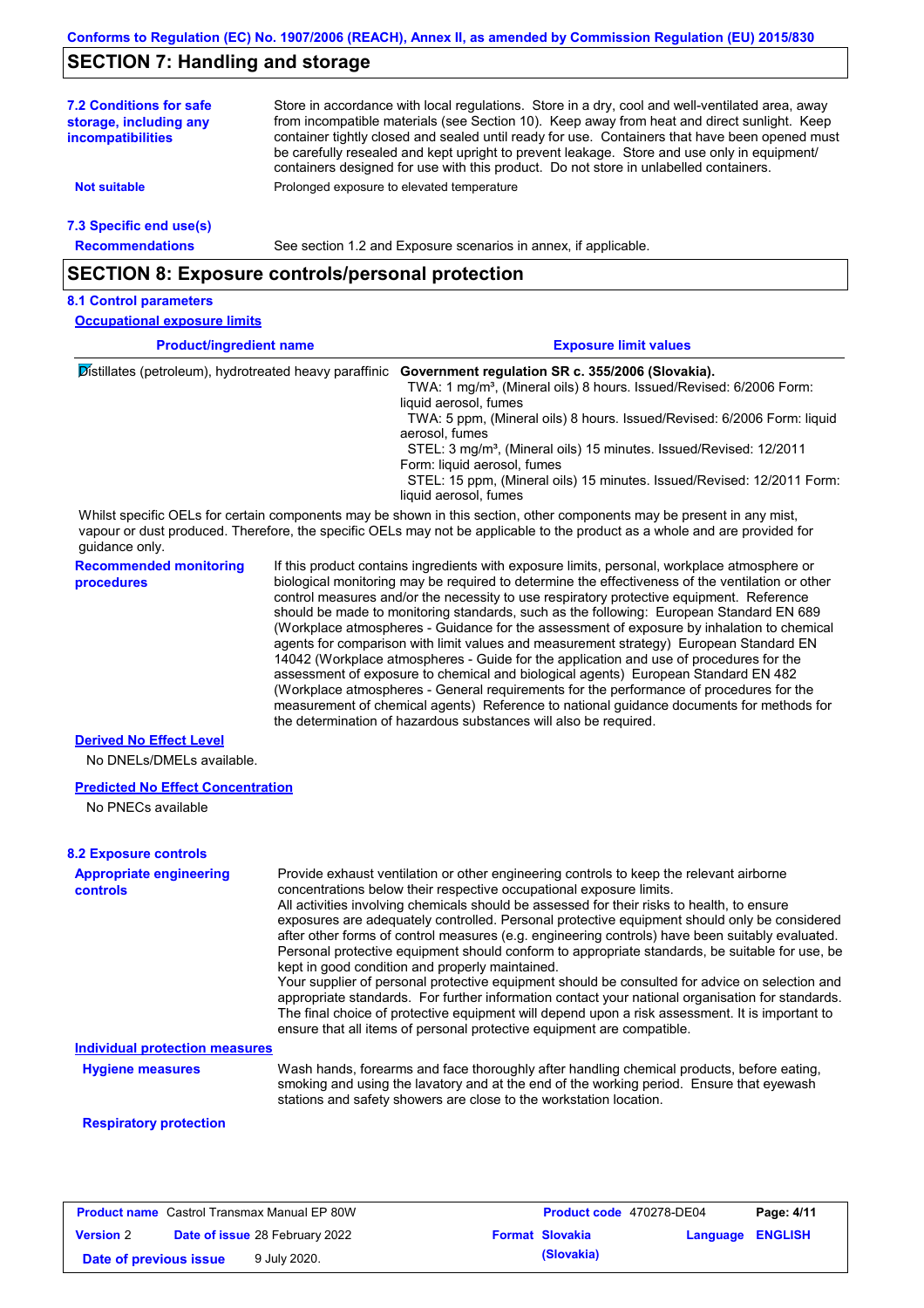# **SECTION 8: Exposure controls/personal protection**

|                            | In case of insufficient ventilation, wear suitable respiratory equipment.<br>The correct choice of respiratory protection depends upon the chemicals being handled, the<br>conditions of work and use, and the condition of the respiratory equipment. Safety procedures<br>should be developed for each intended application. Respiratory protection equipment should<br>therefore be chosen in consultation with the supplier/manufacturer and with a full assessment<br>of the working conditions.                                                                                                                                             |
|----------------------------|---------------------------------------------------------------------------------------------------------------------------------------------------------------------------------------------------------------------------------------------------------------------------------------------------------------------------------------------------------------------------------------------------------------------------------------------------------------------------------------------------------------------------------------------------------------------------------------------------------------------------------------------------|
| <b>Eye/face protection</b> | Safety glasses with side shields.                                                                                                                                                                                                                                                                                                                                                                                                                                                                                                                                                                                                                 |
| <b>Skin protection</b>     |                                                                                                                                                                                                                                                                                                                                                                                                                                                                                                                                                                                                                                                   |
| <b>Hand protection</b>     | <b>General Information:</b>                                                                                                                                                                                                                                                                                                                                                                                                                                                                                                                                                                                                                       |
|                            | Because specific work environments and material handling practices vary, safety procedures<br>should be developed for each intended application. The correct choice of protective gloves<br>depends upon the chemicals being handled, and the conditions of work and use. Most gloves<br>provide protection for only a limited time before they must be discarded and replaced (even the<br>best chemically resistant gloves will break down after repeated chemical exposures).                                                                                                                                                                  |
|                            | Gloves should be chosen in consultation with the supplier / manufacturer and taking account of<br>a full assessment of the working conditions.                                                                                                                                                                                                                                                                                                                                                                                                                                                                                                    |
|                            | Recommended: Nitrile gloves.<br><b>Breakthrough time:</b>                                                                                                                                                                                                                                                                                                                                                                                                                                                                                                                                                                                         |
|                            | Breakthrough time data are generated by glove manufacturers under laboratory test conditions<br>and represent how long a glove can be expected to provide effective permeation resistance. It<br>is important when following breakthrough time recommendations that actual workplace<br>conditions are taken into account. Always consult with your glove supplier for up-to-date<br>technical information on breakthrough times for the recommended glove type.<br>Our recommendations on the selection of gloves are as follows:                                                                                                                |
|                            | Continuous contact:                                                                                                                                                                                                                                                                                                                                                                                                                                                                                                                                                                                                                               |
|                            | Gloves with a minimum breakthrough time of 240 minutes, or >480 minutes if suitable gloves<br>can be obtained.<br>If suitable gloves are not available to offer that level of protection, gloves with shorter<br>breakthrough times may be acceptable as long as appropriate glove maintenance and<br>replacement regimes are determined and adhered to.                                                                                                                                                                                                                                                                                          |
|                            | Short-term / splash protection:                                                                                                                                                                                                                                                                                                                                                                                                                                                                                                                                                                                                                   |
|                            | Recommended breakthrough times as above.<br>It is recognised that for short-term, transient exposures, gloves with shorter breakthrough times<br>may commonly be used. Therefore, appropriate maintenance and replacement regimes must<br>be determined and rigorously followed.                                                                                                                                                                                                                                                                                                                                                                  |
|                            | <b>Glove Thickness:</b>                                                                                                                                                                                                                                                                                                                                                                                                                                                                                                                                                                                                                           |
|                            | For general applications, we recommend gloves with a thickness typically greater than 0.35 mm.                                                                                                                                                                                                                                                                                                                                                                                                                                                                                                                                                    |
|                            | It should be emphasised that glove thickness is not necessarily a good predictor of glove<br>resistance to a specific chemical, as the permeation efficiency of the glove will be dependent<br>on the exact composition of the glove material. Therefore, glove selection should also be based<br>on consideration of the task requirements and knowledge of breakthrough times.<br>Glove thickness may also vary depending on the glove manufacturer, the glove type and the<br>glove model. Therefore, the manufacturers' technical data should always be taken into account<br>to ensure selection of the most appropriate glove for the task. |
|                            | Note: Depending on the activity being conducted, gloves of varying thickness may be required<br>for specific tasks. For example:                                                                                                                                                                                                                                                                                                                                                                                                                                                                                                                  |
|                            | • Thinner gloves (down to 0.1 mm or less) may be required where a high degree of manual<br>dexterity is needed. However, these gloves are only likely to give short duration protection and<br>would normally be just for single use applications, then disposed of.                                                                                                                                                                                                                                                                                                                                                                              |
|                            | • Thicker gloves (up to 3 mm or more) may be required where there is a mechanical (as well<br>as a chemical) risk i.e. where there is abrasion or puncture potential.                                                                                                                                                                                                                                                                                                                                                                                                                                                                             |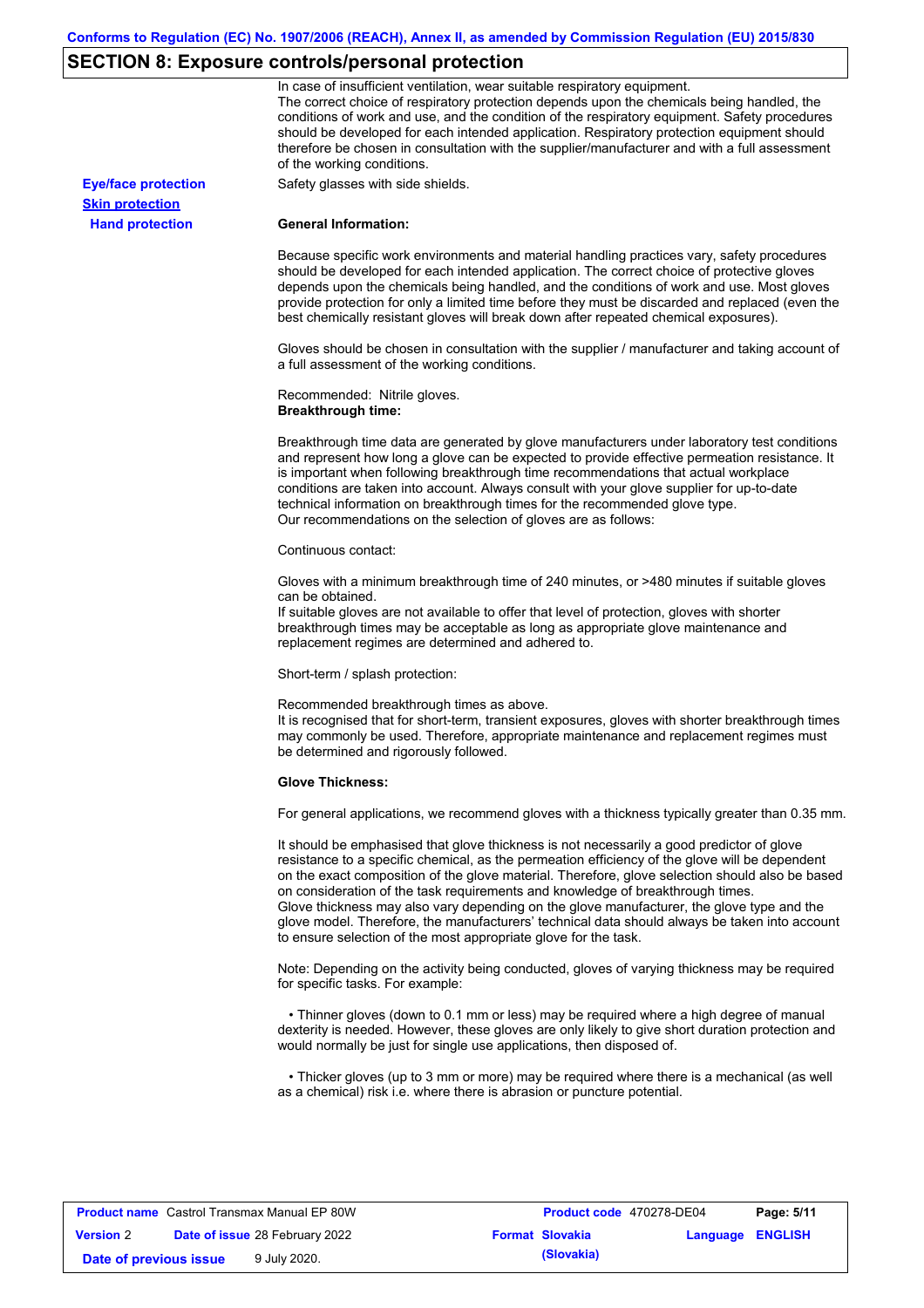# **SECTION 8: Exposure controls/personal protection**

| <b>Skin and body</b>                             | Use of protective clothing is good industrial practice.<br>Personal protective equipment for the body should be selected based on the task being<br>performed and the risks involved and should be approved by a specialist before handling this<br>product.<br>Cotton or polyester/cotton overalls will only provide protection against light superficial<br>contamination that will not soak through to the skin. Overalls should be laundered on a regular<br>basis. When the risk of skin exposure is high (e.g. when cleaning up spillages or if there is a<br>risk of splashing) then chemical resistant aprons and/or impervious chemical suits and boots<br>will be required. |
|--------------------------------------------------|---------------------------------------------------------------------------------------------------------------------------------------------------------------------------------------------------------------------------------------------------------------------------------------------------------------------------------------------------------------------------------------------------------------------------------------------------------------------------------------------------------------------------------------------------------------------------------------------------------------------------------------------------------------------------------------|
| <b>Refer to standards:</b>                       | Respiratory protection: EN 529<br>Gloves: EN 420, EN 374<br>Eye protection: EN 166<br>Filtering half-mask: EN 149<br>Filtering half-mask with valve: EN 405<br>Half-mask: EN 140 plus filter<br>Full-face mask: EN 136 plus filter<br>Particulate filters: EN 143<br>Gas/combined filters: EN 14387                                                                                                                                                                                                                                                                                                                                                                                   |
| <b>Environmental exposure</b><br><b>controls</b> | Emissions from ventilation or work process equipment should be checked to ensure they<br>comply with the requirements of environmental protection legislation. In some cases, fume<br>scrubbers, filters or engineering modifications to the process equipment will be necessary to<br>reduce emissions to acceptable levels.                                                                                                                                                                                                                                                                                                                                                         |

# **SECTION 9: Physical and chemical properties**

The conditions of measurement of all properties are at standard temperature and pressure unless otherwise indicated.

#### **9.1 Information on basic physical and chemical properties**

| <b>Appearance</b>                               |                                       |
|-------------------------------------------------|---------------------------------------|
| <b>Physical state</b>                           | Liguid.                               |
| <b>Colour</b>                                   | Yellow. [Light]                       |
| <b>Odour</b>                                    | Not available.                        |
| <b>Odour threshold</b>                          | Not available.                        |
| рH                                              | Mot applicable.                       |
| <b>Melting point/freezing point</b>             | Not available.                        |
| Initial boiling point and boiling<br>range      | Not available.                        |
| <b>Pour point</b>                               | -39 $^{\circ}$ C                      |
| <b>Flash point</b>                              | Open cup: >180°C (>356°F) [Cleveland] |
| <b>Evaporation rate</b>                         | Not available.                        |
| <b>Flammability (solid, gas)</b>                | Not available.                        |
| Upper/lower flammability or<br>explosive limits | Not available.                        |
| <b>Vapour pressure</b>                          | Not available.                        |
|                                                 | Vanour Pressure at 2                  |

|                                                    |                                                                                                                                            | Vapour Pressure at 20°C |         |                        | Vapour pressure at 50°C |                          |                |
|----------------------------------------------------|--------------------------------------------------------------------------------------------------------------------------------------------|-------------------------|---------|------------------------|-------------------------|--------------------------|----------------|
|                                                    | <b>Ingredient name</b>                                                                                                                     | mm Hg kPa               |         | <b>Method</b>          | mm<br>Hg                | kPa<br><b>Method</b>     |                |
|                                                    | Distillates (petroleum),<br>hydrotreated heavy<br>paraffinic                                                                               | < 0.08                  | < 0.011 | <b>ASTM D 5191</b>     |                         |                          |                |
| <b>Vapour density</b>                              | Not available.                                                                                                                             |                         |         |                        |                         |                          |                |
| <b>Relative density</b>                            | Not available.                                                                                                                             |                         |         |                        |                         |                          |                |
| <b>Density</b>                                     | <1000 kg/m <sup>3</sup> (<1 g/cm <sup>3</sup> ) at 15 <sup>°</sup> C                                                                       |                         |         |                        |                         |                          |                |
| <b>Solubility(ies)</b>                             | insoluble in water.                                                                                                                        |                         |         |                        |                         |                          |                |
| <b>Partition coefficient: n-octanol/</b><br>water  | Mot applicable.                                                                                                                            |                         |         |                        |                         |                          |                |
| <b>Auto-ignition temperature</b>                   | Not available.                                                                                                                             |                         |         |                        |                         |                          |                |
| <b>Decomposition temperature</b>                   | Not available.                                                                                                                             |                         |         |                        |                         |                          |                |
| <b>Viscosity</b>                                   | Kinematic: 77.33 mm <sup>2</sup> /s (77.33 cSt) at $40^{\circ}$ C<br>Kinematic: 9.5 to 10.5 mm <sup>2</sup> /s (9.5 to 10.5 cSt) at 100 °C |                         |         |                        |                         |                          |                |
| <b>Explosive properties</b>                        | Not available.                                                                                                                             |                         |         |                        |                         |                          |                |
| <b>Oxidising properties</b>                        | Not available.                                                                                                                             |                         |         |                        |                         |                          |                |
| <b>Product name</b> Castrol Transmax Manual EP 80W |                                                                                                                                            |                         |         |                        |                         | Product code 470278-DE04 | Page: 6/11     |
| <b>Version 2</b><br>Date of issue 28 February 2022 |                                                                                                                                            |                         |         | <b>Format Slovakia</b> |                         | Language                 | <b>ENGLISH</b> |
| Date of previous issue                             | 9 July 2020.                                                                                                                               |                         |         | (Slovakia)             |                         |                          |                |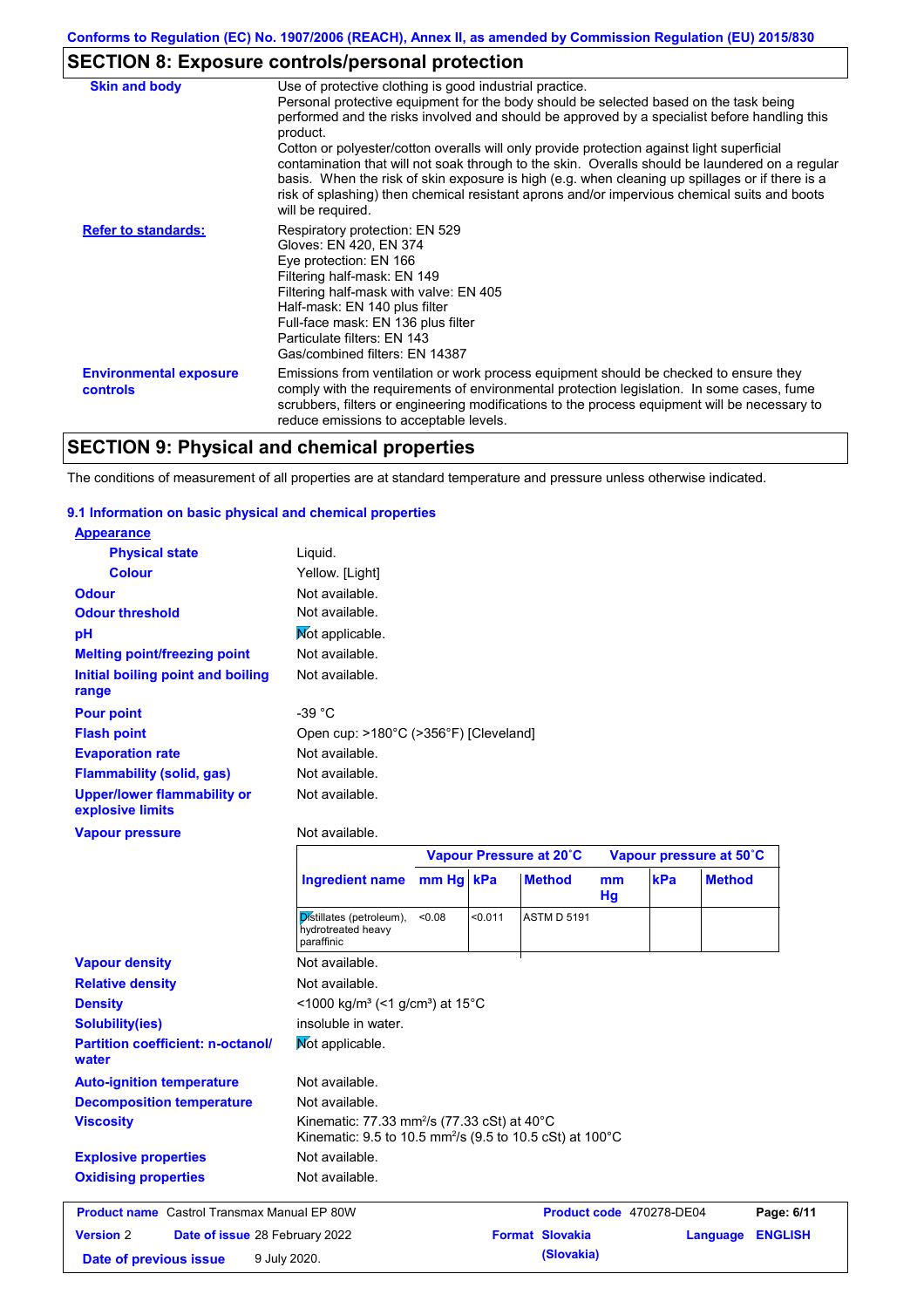# **SECTION 9: Physical and chemical properties**

| <b>Particle characteristics</b> |                 |
|---------------------------------|-----------------|
| <b>Median particle size</b>     | Mot applicable. |

**9.2 Other information**

## No additional information. **SECTION 10: Stability and reactivity**

| <b>10.1 Reactivity</b>                          | No specific test data available for this product. Refer to Conditions to avoid and Incompatible<br>materials for additional information.                                |
|-------------------------------------------------|-------------------------------------------------------------------------------------------------------------------------------------------------------------------------|
| <b>10.2 Chemical stability</b>                  | The product is stable.                                                                                                                                                  |
| 10.3 Possibility of<br>hazardous reactions      | Under normal conditions of storage and use, hazardous reactions will not occur.<br>Under normal conditions of storage and use, hazardous polymerisation will not occur. |
| <b>10.4 Conditions to avoid</b>                 | Avoid all possible sources of ignition (spark or flame).                                                                                                                |
| 10.5 Incompatible materials                     | Reactive or incompatible with the following materials: oxidising materials.                                                                                             |
| <b>10.6 Hazardous</b><br>decomposition products | Under normal conditions of storage and use, hazardous decomposition products should not be<br>produced.                                                                 |

# **SECTION 11: Toxicological information**

| 11.1 Information on toxicological effects |                                                                                                                             |
|-------------------------------------------|-----------------------------------------------------------------------------------------------------------------------------|
| <b>Acute toxicity estimates</b>           |                                                                                                                             |
| Mot available.                            |                                                                                                                             |
| <b>Information on likely</b>              | Routes of entry anticipated: Dermal, Inhalation.                                                                            |
| routes of exposure                        |                                                                                                                             |
| <b>Potential acute health effects</b>     |                                                                                                                             |
| <b>Inhalation</b>                         | Vapour inhalation under ambient conditions is not normally a problem due to low vapour<br>pressure.                         |
| <b>Ingestion</b>                          | No known significant effects or critical hazards.                                                                           |
| <b>Skin contact</b>                       | Defatting to the skin. May cause skin dryness and irritation.                                                               |
| <b>Eye contact</b>                        | No known significant effects or critical hazards.                                                                           |
|                                           | Symptoms related to the physical, chemical and toxicological characteristics                                                |
| <b>Inhalation</b>                         | May be harmful by inhalation if exposure to vapour, mists or fumes resulting from thermal<br>decomposition products occurs. |
| <b>Ingestion</b>                          | No specific data.                                                                                                           |
| <b>Skin contact</b>                       | Adverse symptoms may include the following:<br>irritation<br>dryness<br>cracking                                            |
| <b>Eye contact</b>                        | No specific data.                                                                                                           |
|                                           | Delayed and immediate effects as well as chronic effects from short and long-term exposure                                  |
| <b>Inhalation</b>                         | Overexposure to the inhalation of airborne droplets or aerosols may cause irritation of the<br>respiratory tract.           |
| <b>Ingestion</b>                          | Ingestion of large quantities may cause nausea and diarrhoea.                                                               |
| <b>Skin contact</b>                       | Prolonged or repeated contact can defat the skin and lead to irritation and/or dermatitis.                                  |
| <b>Eye contact</b>                        | Potential risk of transient stinging or redness if accidental eye contact occurs.                                           |
| <b>Potential chronic health effects</b>   |                                                                                                                             |
| <b>General</b>                            | No known significant effects or critical hazards.                                                                           |
| <b>Carcinogenicity</b>                    | No known significant effects or critical hazards.                                                                           |
| <b>Mutagenicity</b>                       | No known significant effects or critical hazards.                                                                           |
| <b>Developmental effects</b>              | No known significant effects or critical hazards.                                                                           |
| <b>Fertility effects</b>                  | No known significant effects or critical hazards.                                                                           |
|                                           |                                                                                                                             |

| <b>Product name</b> Castrol Transmax Manual EP 80W |  |                                       | Product code 470278-DE04 | Page: 7/11              |  |
|----------------------------------------------------|--|---------------------------------------|--------------------------|-------------------------|--|
| <b>Version 2</b>                                   |  | <b>Date of issue 28 February 2022</b> | <b>Format Slovakia</b>   | <b>Language ENGLISH</b> |  |
| Date of previous issue                             |  | 9 July 2020.                          | (Slovakia)               |                         |  |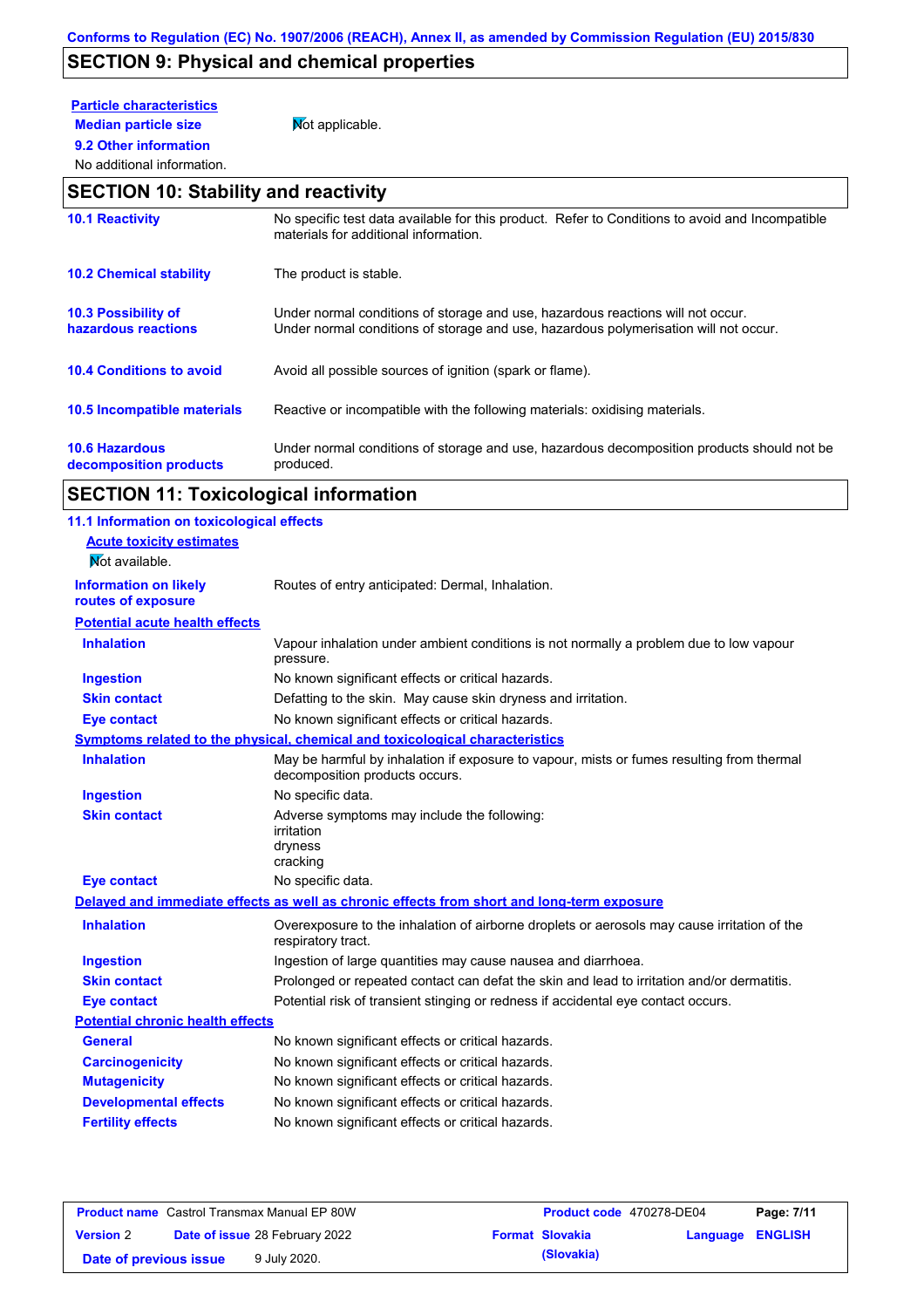### **SECTION 12: Ecological information**

### **12.1 Toxicity**

**Environmental hazards** Not classified as dangerous

#### **12.2 Persistence and degradability**

Expected to be biodegradable.

#### **12.3 Bioaccumulative potential**

This product is not expected to bioaccumulate through food chains in the environment.

| <b>12.4 Mobility in soil</b>                                  |                                                                      |
|---------------------------------------------------------------|----------------------------------------------------------------------|
| <b>Soil/water partition</b><br>coefficient (K <sub>oc</sub> ) | Not available.                                                       |
| <b>Mobility</b>                                               | Spillages may penetrate the soil causing ground water contamination. |

#### **12.5 Results of PBT and vPvB assessment**

Product does not meet the criteria for PBT or vPvB according to Regulation (EC) No. 1907/2006, Annex XIII.

#### **12.6 Other adverse effects**

| <b>Other ecological information</b> | Spills may form a film on water surfaces causing physical damage to organisms. Oxygen |
|-------------------------------------|---------------------------------------------------------------------------------------|
|                                     | transfer could also be impaired.                                                      |

### **SECTION 13: Disposal considerations**

#### **13.1 Waste treatment methods**

#### **Product**

**Methods of disposal**

Where possible, arrange for product to be recycled. Dispose of via an authorised person/ licensed waste disposal contractor in accordance with local regulations.

## **Hazardous waste** Yes.

#### **European waste catalogue (EWC)**

| Waste code | <b>Waste designation</b>                                        |
|------------|-----------------------------------------------------------------|
| 13 02 05*  | mineral-based non-chlorinated engine, gear and lubricating oils |

However, deviation from the intended use and/or the presence of any potential contaminants may require an alternative waste disposal code to be assigned by the end user.

#### **Packaging**

| <b>Methods of disposal</b> | Where possible, arrange for product to be recycled. Dispose of via an authorised person/<br>licensed waste disposal contractor in accordance with local regulations.                                                                    |
|----------------------------|-----------------------------------------------------------------------------------------------------------------------------------------------------------------------------------------------------------------------------------------|
| <b>Special precautions</b> | This material and its container must be disposed of in a safe way. Empty containers or liners<br>may retain some product residues. Avoid dispersal of spilt material and runoff and contact with<br>soil, waterways, drains and sewers. |
| <b>References</b>          | Commission 2014/955/EU<br>Directive 2008/98/EC                                                                                                                                                                                          |

## **SECTION 14: Transport information**

|                                            | <b>ADR/RID</b>                                     | <b>ADN</b>     | <b>IMDG</b>                          | <b>IATA</b>                       |
|--------------------------------------------|----------------------------------------------------|----------------|--------------------------------------|-----------------------------------|
| 14.1 UN number                             | Not regulated.                                     | Not regulated. | Not regulated.                       | Not regulated.                    |
| 14.2 UN proper<br>shipping name            |                                                    | ٠              |                                      |                                   |
| <b>14.3 Transport</b><br>hazard class(es)  |                                                    |                |                                      |                                   |
| 14.4 Packing<br>group                      |                                                    |                |                                      |                                   |
| 14.5<br><b>Environmental</b><br>hazards    | lNo.                                               | No.            | No.                                  | No.                               |
|                                            | <b>Product name</b> Castrol Transmax Manual EP 80W |                | Product code 470278-DE04             | Page: 8/11                        |
| <b>Version 2</b><br>Date of previous issue | Date of issue 28 February 2022<br>9 July 2020.     |                | <b>Format Slovakia</b><br>(Slovakia) | <b>ENGLISH</b><br><b>Language</b> |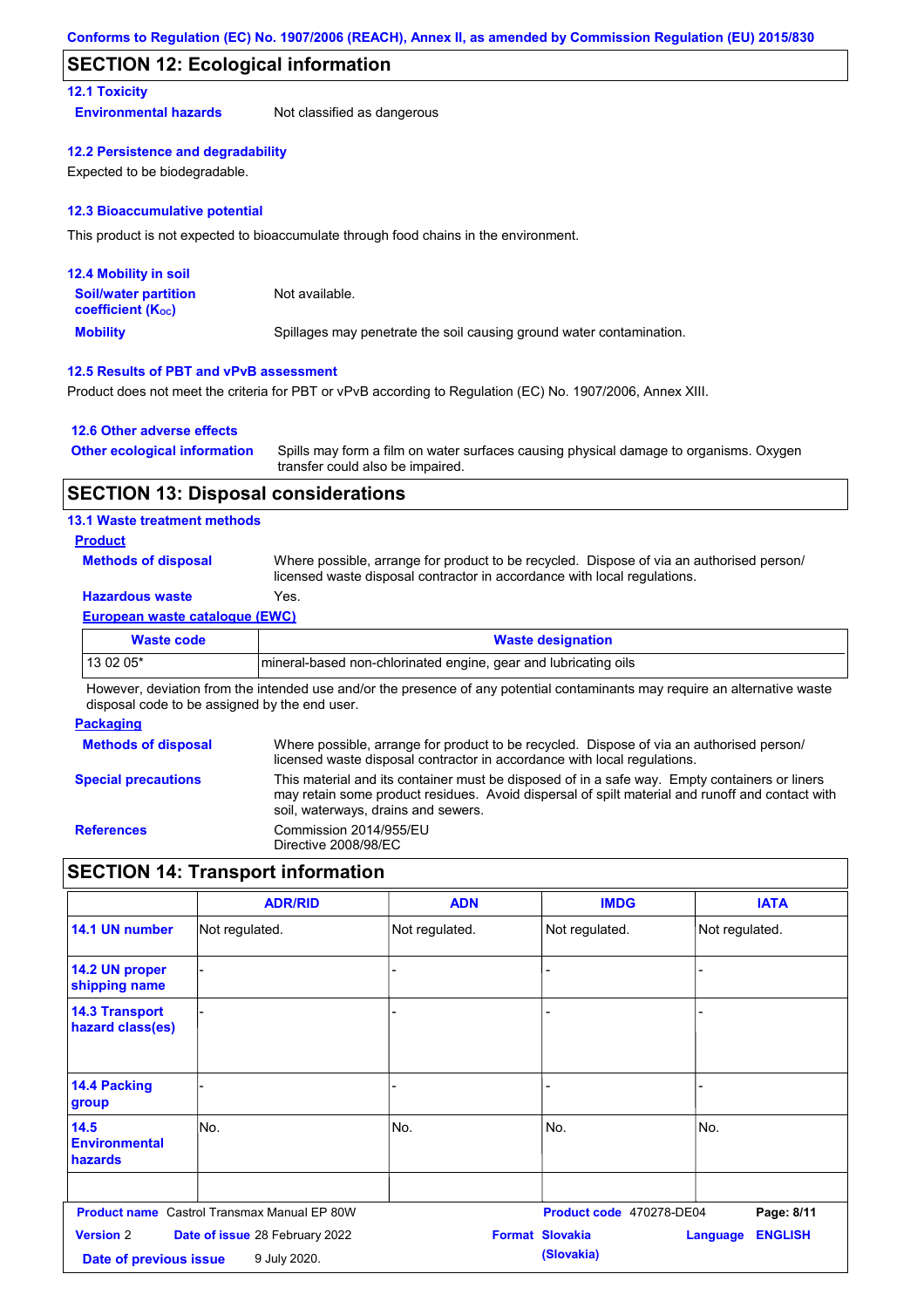| Conforms to Regulation (EC) No. 1907/2006 (REACH), Annex II, as amended by Commission Regulation (EU) 2015/830 |                                        |                                                                                                                                                                                           |  |
|----------------------------------------------------------------------------------------------------------------|----------------------------------------|-------------------------------------------------------------------------------------------------------------------------------------------------------------------------------------------|--|
| <b>SECTION 14: Transport information</b>                                                                       |                                        |                                                                                                                                                                                           |  |
| <b>Additional</b><br><b>information</b>                                                                        |                                        |                                                                                                                                                                                           |  |
|                                                                                                                |                                        |                                                                                                                                                                                           |  |
| <b>14.6 Special precautions for</b><br>user                                                                    | Not available.                         |                                                                                                                                                                                           |  |
| <b>14.7 Transport in bulk</b><br>according to IMO<br><b>instruments</b>                                        | Not available.                         |                                                                                                                                                                                           |  |
| <b>SECTION 15: Regulatory information</b>                                                                      |                                        |                                                                                                                                                                                           |  |
| 15.1 Safety, health and environmental regulations/legislation specific for the substance or mixture            |                                        |                                                                                                                                                                                           |  |
| EU Regulation (EC) No. 1907/2006 (REACH)                                                                       |                                        |                                                                                                                                                                                           |  |
| <b>Annex XIV - List of substances subject to authorisation</b>                                                 |                                        |                                                                                                                                                                                           |  |
| <b>Annex XIV</b>                                                                                               |                                        |                                                                                                                                                                                           |  |
| None of the components are listed.                                                                             |                                        |                                                                                                                                                                                           |  |
| <b>Substances of very high concern</b>                                                                         |                                        |                                                                                                                                                                                           |  |
| None of the components are listed.                                                                             |                                        |                                                                                                                                                                                           |  |
| EU Regulation (EC) No. 1907/2006 (REACH)                                                                       |                                        |                                                                                                                                                                                           |  |
| <b>Annex XVII - Restrictions</b><br>on the manufacture.<br>placing on the market<br>and use of certain         | Not applicable.                        |                                                                                                                                                                                           |  |
| dangerous substances,<br>mixtures and articles                                                                 |                                        |                                                                                                                                                                                           |  |
| <b>Other regulations</b>                                                                                       |                                        |                                                                                                                                                                                           |  |
| <b>REACH Status</b>                                                                                            | current requirements of REACH.         | The company, as identified in Section 1, sells this product in the EU in compliance with the                                                                                              |  |
| <b>United States inventory</b><br>(TSCA 8b)                                                                    | All components are active or exempted. |                                                                                                                                                                                           |  |
| <b>Australia inventory (AIIC)</b>                                                                              | All components are listed or exempted. |                                                                                                                                                                                           |  |
| <b>Canada inventory</b>                                                                                        | All components are listed or exempted. |                                                                                                                                                                                           |  |
| <b>China inventory (IECSC)</b>                                                                                 | All components are listed or exempted. |                                                                                                                                                                                           |  |
| <b>Japan inventory (CSCL)</b>                                                                                  | All components are listed or exempted. |                                                                                                                                                                                           |  |
| <b>Korea inventory (KECI)</b>                                                                                  | All components are listed or exempted. |                                                                                                                                                                                           |  |
| <b>Philippines inventory</b><br>(PICCS)                                                                        | At least one component is not listed.  |                                                                                                                                                                                           |  |
| <b>Taiwan Chemical</b><br><b>Substances Inventory</b><br>(TCSI)                                                | All components are listed or exempted. |                                                                                                                                                                                           |  |
| Ozone depleting substances (1005/2009/EU)                                                                      |                                        |                                                                                                                                                                                           |  |
| Not listed.                                                                                                    |                                        |                                                                                                                                                                                           |  |
| Prior Informed Consent (PIC) (649/2012/EU)                                                                     |                                        |                                                                                                                                                                                           |  |
| Not listed.                                                                                                    |                                        |                                                                                                                                                                                           |  |
| <b>Persistent Organic Pollutants</b><br>Not listed.                                                            |                                        |                                                                                                                                                                                           |  |
| <b>EU - Water framework directive - Priority substances</b>                                                    |                                        |                                                                                                                                                                                           |  |
| None of the components are listed.                                                                             |                                        |                                                                                                                                                                                           |  |
| <b>Seveso Directive</b>                                                                                        |                                        |                                                                                                                                                                                           |  |
| This product is not controlled under the Seveso Directive.                                                     |                                        |                                                                                                                                                                                           |  |
|                                                                                                                |                                        |                                                                                                                                                                                           |  |
| <b>15.2 Chemical safety</b><br>assessment                                                                      |                                        | A Chemical Safety Assessment has been carried out for one or more of the substances within<br>this mixture. A Chemical Safety Assessment has not been carried out for the mixture itself. |  |

| <b>Product name</b> Castrol Transmax Manual EP 80W |  | Product code 470278-DE04              |  | Page: 9/11             |                         |  |
|----------------------------------------------------|--|---------------------------------------|--|------------------------|-------------------------|--|
| <b>Version 2</b>                                   |  | <b>Date of issue 28 February 2022</b> |  | <b>Format Slovakia</b> | <b>Language ENGLISH</b> |  |
| Date of previous issue                             |  | 9 July 2020.                          |  | (Slovakia)             |                         |  |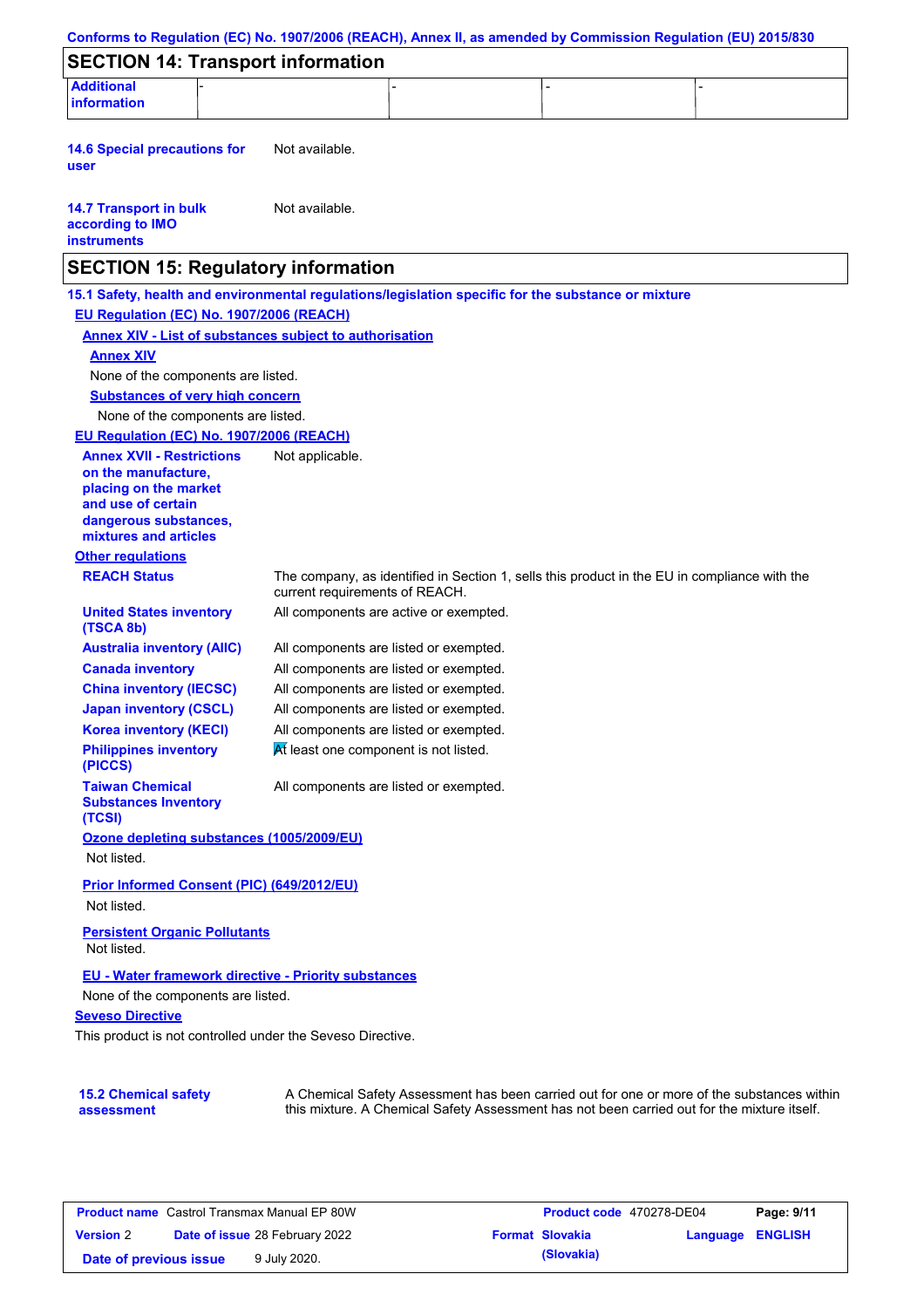## **SECTION 16: Other information**

| <b>Abbreviations and acronyms</b> | ADN = European Provisions concerning the International Carriage of Dangerous Goods by<br>Inland Waterway |
|-----------------------------------|----------------------------------------------------------------------------------------------------------|
|                                   | ADR = The European Agreement concerning the International Carriage of Dangerous Goods by<br>Road         |
|                                   | ATE = Acute Toxicity Estimate                                                                            |
|                                   | <b>BCF</b> = Bioconcentration Factor                                                                     |
|                                   | CAS = Chemical Abstracts Service                                                                         |
|                                   | CLP = Classification, Labelling and Packaging Regulation [Regulation (EC) No. 1272/2008]                 |
|                                   | CSA = Chemical Safety Assessment                                                                         |
|                                   | CSR = Chemical Safety Report                                                                             |
|                                   | <b>DMEL = Derived Minimal Effect Level</b>                                                               |
|                                   | DNEL = Derived No Effect Level                                                                           |
|                                   | EINECS = European Inventory of Existing Commercial chemical Substances                                   |
|                                   | ES = Exposure Scenario                                                                                   |
|                                   | EUH statement = CLP-specific Hazard statement                                                            |
|                                   | EWC = European Waste Catalogue                                                                           |
|                                   | GHS = Globally Harmonized System of Classification and Labelling of Chemicals                            |
|                                   | IATA = International Air Transport Association                                                           |
|                                   | IBC = Intermediate Bulk Container                                                                        |
|                                   | IMDG = International Maritime Dangerous Goods                                                            |
|                                   | LogPow = logarithm of the octanol/water partition coefficient                                            |
|                                   | MARPOL = International Convention for the Prevention of Pollution From Ships, 1973 as                    |
|                                   | modified by the Protocol of 1978. ("Marpol" = marine pollution)                                          |
|                                   | OECD = Organisation for Economic Co-operation and Development                                            |
|                                   | PBT = Persistent, Bioaccumulative and Toxic                                                              |
|                                   | <b>PNEC</b> = Predicted No Effect Concentration                                                          |
|                                   | REACH = Registration, Evaluation, Authorisation and Restriction of Chemicals Regulation                  |
|                                   | [Regulation (EC) No. 1907/2006]                                                                          |
|                                   | RID = The Regulations concerning the International Carriage of Dangerous Goods by Rail                   |
|                                   | <b>RRN = REACH Registration Number</b><br>SADT = Self-Accelerating Decomposition Temperature             |
|                                   | SVHC = Substances of Very High Concern                                                                   |
|                                   | STOT-RE = Specific Target Organ Toxicity - Repeated Exposure                                             |
|                                   | STOT-SE = Specific Target Organ Toxicity - Single Exposure                                               |
|                                   | TWA = Time weighted average                                                                              |
|                                   | $UN = United Nations$                                                                                    |
|                                   | $UVCB = Complex\;hydrocarbon\; substance$                                                                |
|                                   | VOC = Volatile Organic Compound                                                                          |
|                                   | vPvB = Very Persistent and Very Bioaccumulative                                                          |
|                                   | Varies = may contain one or more of the following $64741-88-4$ / RRN 01-2119488706-23,                   |
|                                   | 64741-89-5 / RRN 01-2119487067-30, 64741-95-3 / RRN 01-2119487081-40, 64741-96-4/ RRN                    |
|                                   | 01-2119483621-38, 64742-01-4 / RRN 01-2119488707-21, 64742-44-5 / RRN                                    |
|                                   | 01-2119985177-24, 64742-45-6, 64742-52-5 / RRN 01-2119467170-45, 64742-53-6 / RRN                        |
|                                   | 01-2119480375-34, 64742-54-7 / RRN 01-2119484627-25, 64742-55-8 / RRN                                    |
|                                   | 01-2119487077-29, 64742-56-9 / RRN 01-2119480132-48, 64742-57-0 / RRN                                    |
|                                   | 01-2119489287-22, 64742-58-1, 64742-62-7 / RRN 01-2119480472-38, 64742-63-8,                             |
|                                   | 64742-65-0 / RRN 01-2119471299-27, 64742-70-7 / RRN 01-2119487080-42, 72623-85-9 /                       |
|                                   | RRN 01-2119555262-43, 72623-86-0 / RRN 01-2119474878-16, 72623-87-1 / RRN                                |
|                                   | 01-2119474889-13                                                                                         |
|                                   |                                                                                                          |

### **Procedure used to derive the classification according to Regulation (EC) No. 1272/2008 [CLP/GHS]**

| <b>Classification</b>                                  |                                                                                 | <b>Justification</b> |  |  |  |  |
|--------------------------------------------------------|---------------------------------------------------------------------------------|----------------------|--|--|--|--|
| Not classified.                                        |                                                                                 |                      |  |  |  |  |
| <b>Full text of abbreviated H</b><br><b>statements</b> | Not applicable.                                                                 |                      |  |  |  |  |
| <b>Full text of classifications</b><br>[CLP/GHS]       | Not applicable.                                                                 |                      |  |  |  |  |
| <b>History</b>                                         |                                                                                 |                      |  |  |  |  |
| Date of issue/ Date of<br><b>revision</b>              | 28/02/2022.                                                                     |                      |  |  |  |  |
| Date of previous issue                                 | 09/07/2020.                                                                     |                      |  |  |  |  |
| <b>Prepared by</b>                                     | <b>Product Stewardship</b>                                                      |                      |  |  |  |  |
|                                                        | $\nabla$ Indicates information that has changed from previously issued version. |                      |  |  |  |  |
| Nation to sender                                       |                                                                                 |                      |  |  |  |  |

**Notice to reader**

| <b>Product name</b> Castrol Transmax Manual EP 80W |                                       |              | <b>Product code</b> 470278-DE04 |                        | Page: 10/11      |  |
|----------------------------------------------------|---------------------------------------|--------------|---------------------------------|------------------------|------------------|--|
| <b>Version 2</b>                                   | <b>Date of issue 28 February 2022</b> |              |                                 | <b>Format Slovakia</b> | Language ENGLISH |  |
| Date of previous issue                             |                                       | 9 July 2020. |                                 | (Slovakia)             |                  |  |